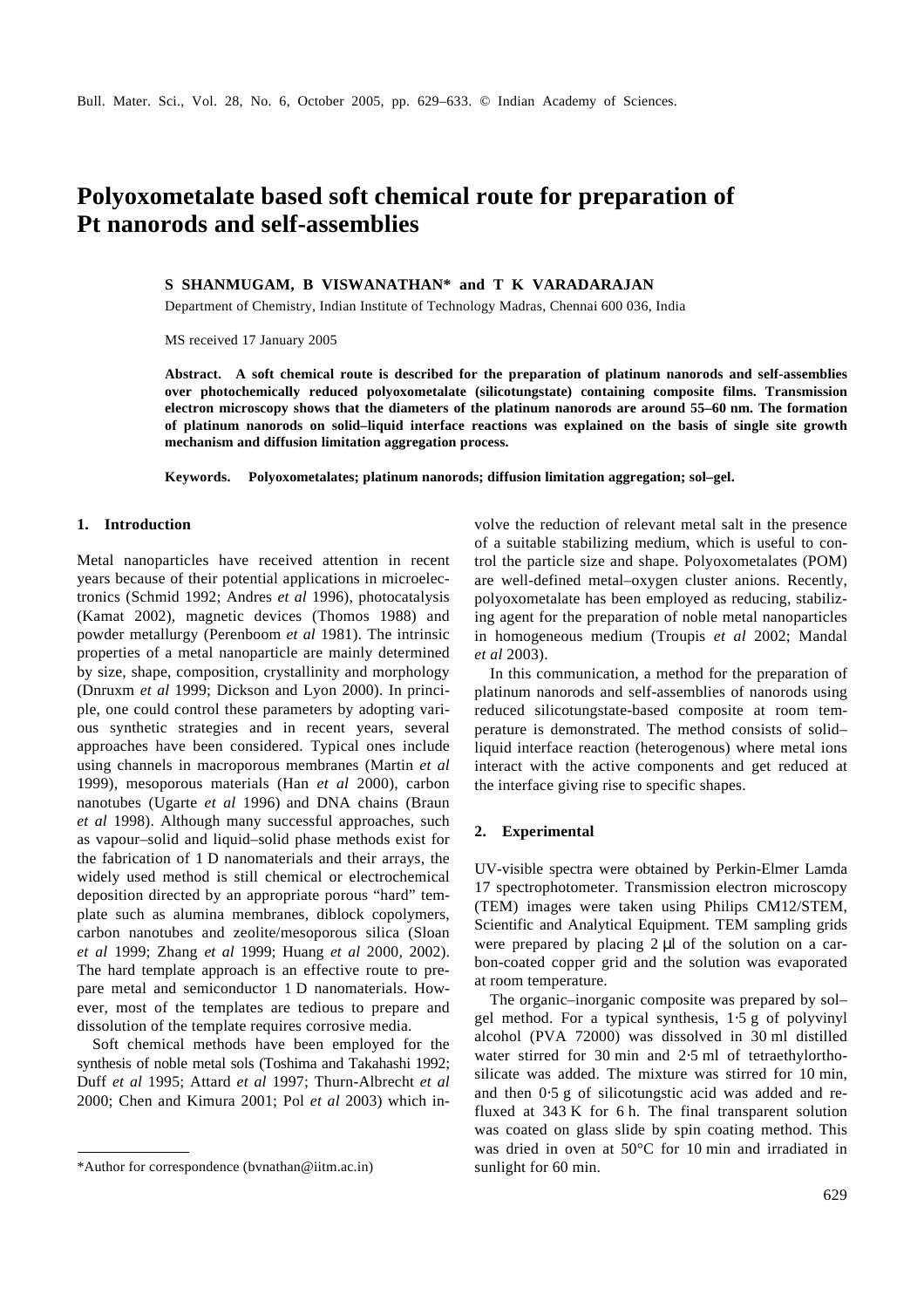## **3. Results and discussion**

The photoreduction of silicotungstic acid was monitored through UV-visible spectroscopy, which has a characteristic band around 750 nm indicating the formation of single electron reduced silicotungstate ion (figure 1). Up to 60 min, with an increase in the irradiation time the intensity at 750 nm increased. After 60 min irradiation, there was no change in the absorption band (750 nm) indicating that all the silicotungstate ions in the composite have been reduced. The ESR spectra of photoreduced composite film exhibited a signal at  $g = 1.813$  at 77 K, which is due to the formation of single electron reduced species,  $\text{SiW}_{12}\text{O}_{40}^{5-}$  (Varga *et al* 1970). The photoreduced composite film was stable in air for one week and in inert atmosphere for three months (Viswanathan *et al* 2003). This reduced composite was dipped in beaker containing chloroplatinic acid  $(5 \times 10^{-3} \text{ M})$  solution. The reduction of metal ions and reoxidation of composite were monitored through UV-visible spectroscopy. The growth and formation of platinum nanorods were monitored through TEM.

The exact mechanism for the formation of platinum nanorods via this reduction technique is still under investigation. The proposed hypothesis is based on the electron microscopic and the absorption spectroscopic studies. Figure 2 shows the transmission micrographs of product obtained at different intervals of time. The formation of nanoparticles in the initial stage is evidenced from the TEM image shown in figure 2a. The metal ions, which are in contact with the surface of the composite film, get reduced to give metal nanoparticles (10–15 nm). The slow dissolution of small platinum particles into the solution might also play a role to give anisotropic nanocrystals. The obtained nanoparticles aggregate to give anisotropic facets through the Ostwald ripening (Milligan and Morris 1964) (figure 2b). The inset shows the selected area electron diffraction (SAED) pattern for the facets which reveals that only a hexagonal diffraction spot pattern was observed, indicating the formation of single crystal platinum growing along in [111] direction. Beck *et al* (2000) reported a controlled growth of palladium particles at the solid/liquid interface on silica. The formation of anisotropic platinum nanocrystals at the solid–liquid interface indicates that the growth is highly localized, thus leading to considerable growth of the crystals away from the interface forming nanoparticles of triangular, hexagonal, pentagonal, square particles as evidenced from the TEM image (figure 2c). The anisotropic cluster particles grow into bigger particles through cluster–cluster aggregation (Sander 1986) giving rise to flower like morphologies (i.e. scaling is predominant) (figure 2d). The sharp parts of the structure grow faster than the rest of the structure (Witten and Sander 1981); it will catch random walkers more efficiently than the flat portions of the surface, thus giving rise to nanorods having a length of 350 nm and a diameter of 55 nm (figure 2e). Electron diffraction studies reveal that the platinum nanorods are highly single crystalline in nature.

The formation of platinum nanorods could be explained through the diffusion limited aggregation mechanism (DLA). In the present case, the reduction takes place in two-dimensional solid–liquid interface. At the initial stage, the platinum ions interact with the surface of the



**Figure 1.** UV-visible absorption spectra of composite film irradiated in sunlight. a. 0, b. 5, c. 10, d. 15, e. 20, f. 25, g. 30, h. 40, i. 50, j. 55 and k. 60 min.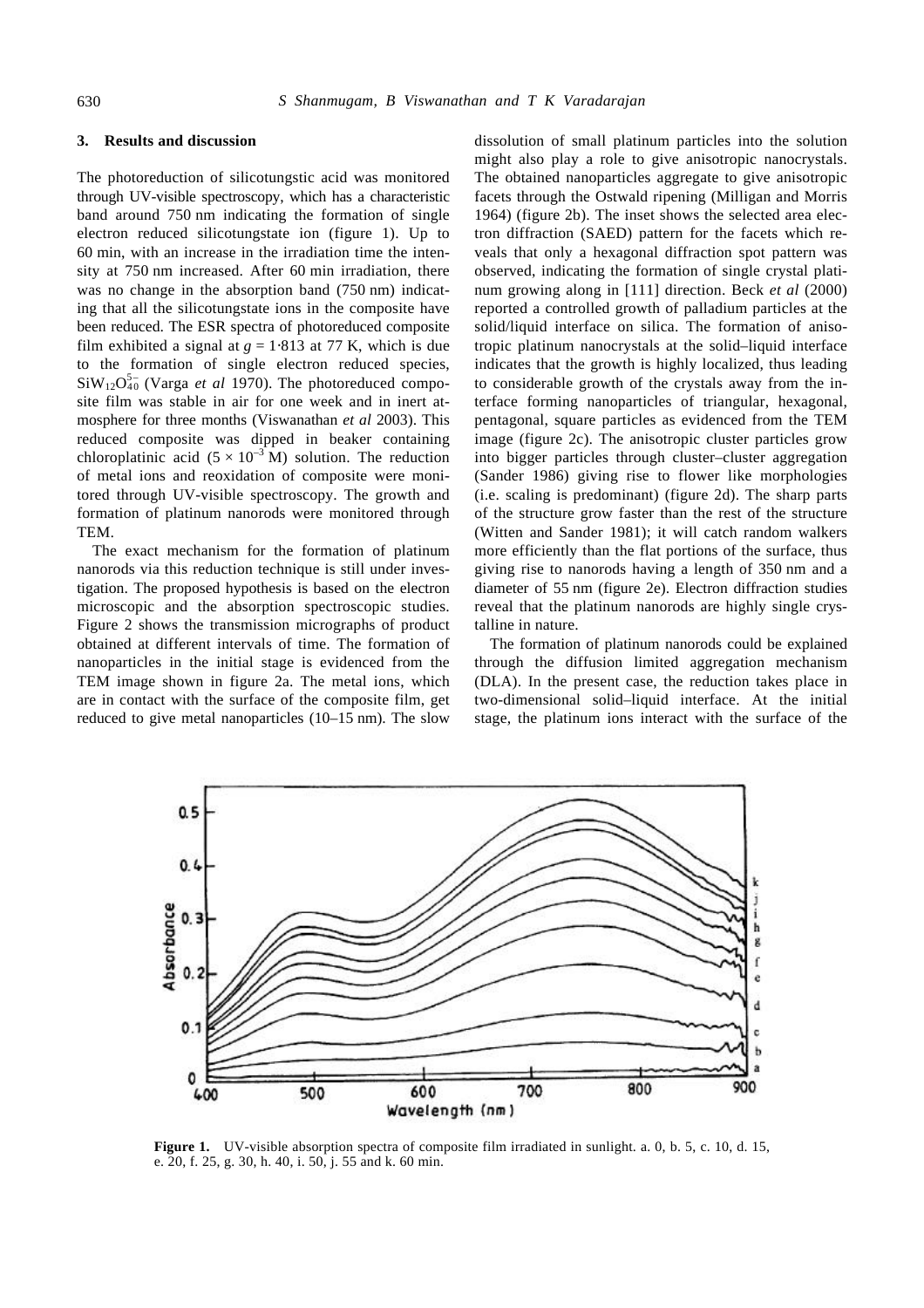

**Figure 2.** TEM image of reaction mixture at different intervals of time. a. 5, b. 10, c. 15, d. 20, e. 30 min and f. electron diffraction pattern of figure 1e.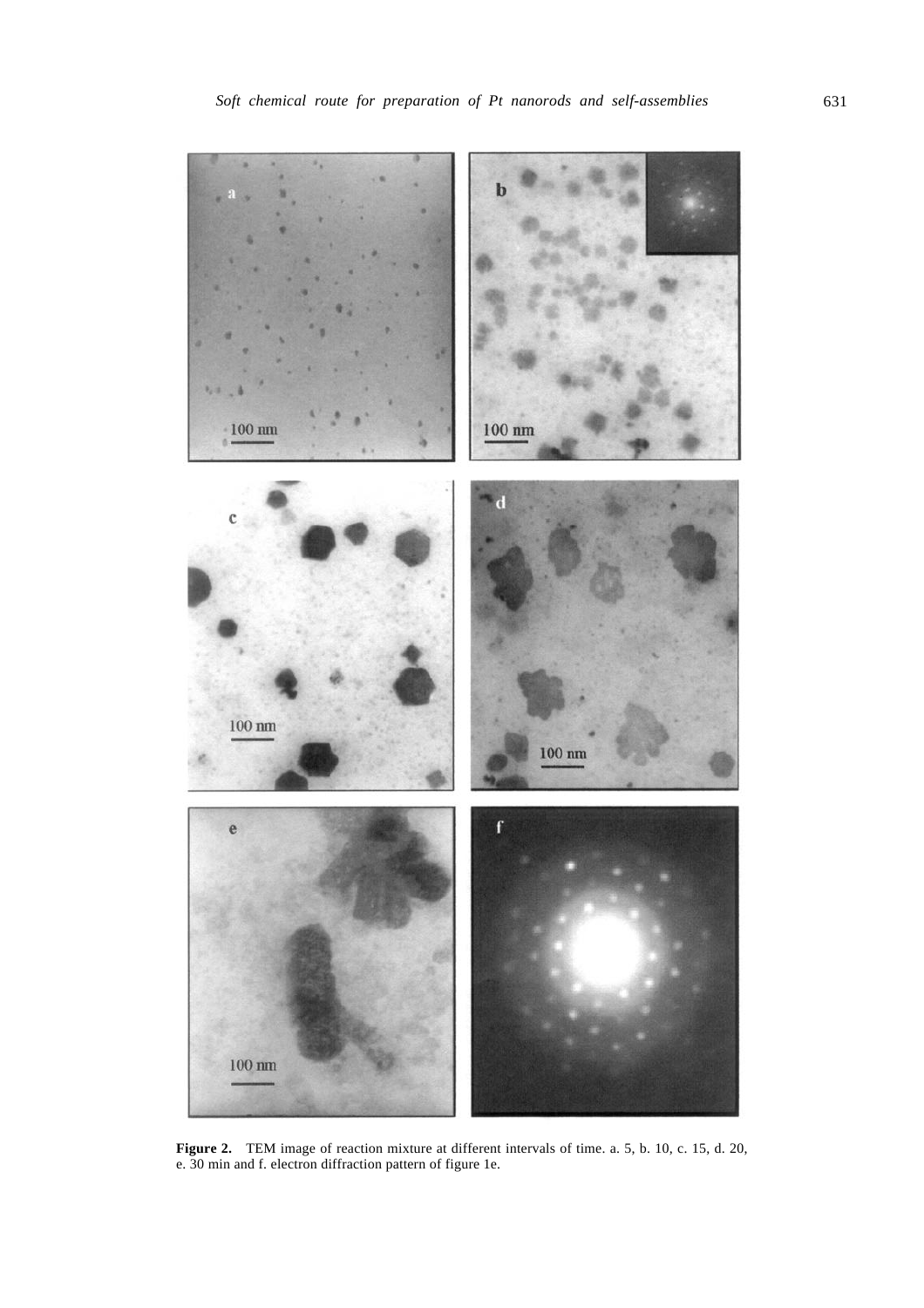

**Figure 3.** UV-visible absorption spectra of reaction mixtures at different time intervals. a. 0, b. 5, c. 10, d. 20 and e. 30 min.

composite, get reduced and leave the surface. The new Pt nanoparticles, which are formed at the interface get stuck to the platinum particles and grow into bigger clusters (Zhang and Lagally 1997). In order to understand the formation of platinum nanorods by this method, controlled experiment was carried out. The composite gel (without making film) was irradiated in sunlight for 60 min and chloroplatinic acid was added (homogeneous reaction), which resulted in the disappearance of blue colour. The product obtained was mainly composed of irregular platinum nanoparticles without nanorods. This result indicates that composite film (solid–liquid interface) is vital for the formation of platinum nanorods.

Figure 3 shows the UV-visible absorption spectra of the reaction mixture taken at different time intervals (0, 5, 10, 20, 30 min). Aqueous chloroplatinic acid has an absorption band at 220 nm. It can be seen that the absorption band of  $PtCl<sub>6</sub><sup>2-</sup> decreases as the reaction proceeds. At$ 5th min, the appearance of a weak surface plasmon band at 340 nm indicates the formation of platinum nanoparticles with diameters of 10–20 nm in relatively low concentration. The absorption band of the platinum particles is mainly due to the interband transition from the '*d*' band lying rather close to '*sp*' band in the metal (Henglein *et al* 1995). For silver and gold nanoparticles, the red shift of surface plasmon band have been observed as the particles grow (Satoh *et al* 1994), but for the platinum nanoparticles (Weaver *et al* 1981), the surface plasmon band is weak and blue shifted. The intensity of the surface plasmon band decreases as the platinum particle size increases. When platinum forms clusters, the absorption spectrum becomes more flat which may be due to the dipole–dipole interaction of the aggregated particles (Quinten *et al* 1989). As the reaction proceeds, the intensity of the band at 340 as well as 220 nm further decreased in intensity indicating that the platinum particles are growing and giving rise to anisotropic shapes. This



**Figure 4.** TEM image of the reaction mixture at 60 min.

observation is well correlated with the TEM studies. As the reaction proceeds the spherical nanoparticles grow into nanorods through the intermediate structures. These experimental results suggest that it would be possible to control the particle morphologies of platinum by varying the experimental conditions (growth time).

Figure 4 shows the TEM image of the reaction mixture at 60 min. Platinum nanorods are aggregated by DLA diffusion limited aggregation mechanism resulting in fractal like structure growth in which one nanorod after the other formed diffuses and sticks to the growing structure. From the TEM and absorption studies it has been speculated that platinum nanorods at the solid–liquid interface formed and the stepwise growth is shown in scheme 1.